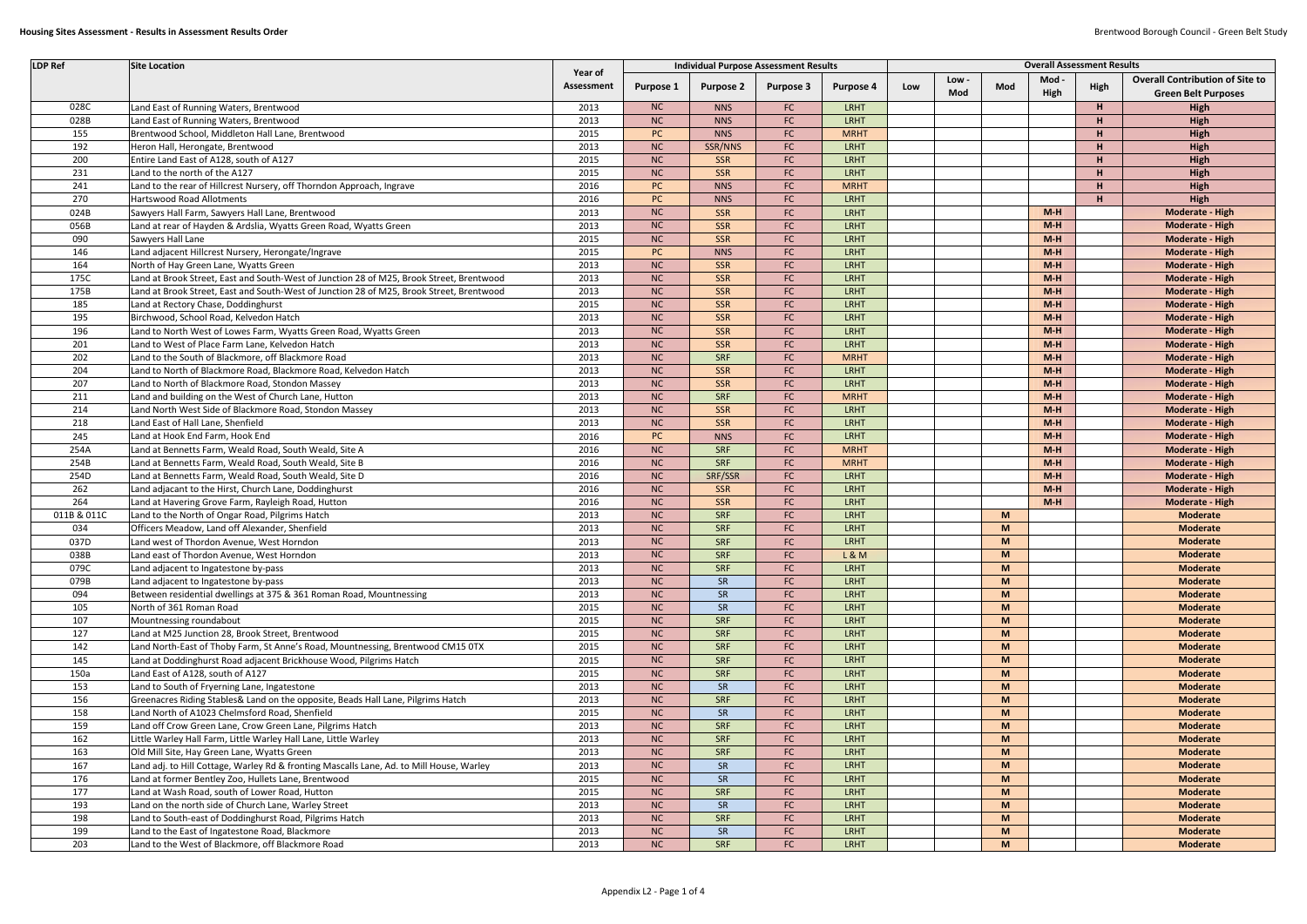| <b>LDP Ref</b> | <b>Site Location</b>                                                              |                       |           |                  | <b>Individual Purpose Assessment Results</b> |                  | <b>Overall Assessment Results</b> |       |          |       |      |                                        |
|----------------|-----------------------------------------------------------------------------------|-----------------------|-----------|------------------|----------------------------------------------|------------------|-----------------------------------|-------|----------|-------|------|----------------------------------------|
|                |                                                                                   | Year of<br>Assessment | Purpose 1 | <b>Purpose 2</b> | <b>Purpose 3</b>                             | <b>Purpose 4</b> | Low                               | Low - | Mod      | Mod - | High | <b>Overall Contribution of Site to</b> |
|                |                                                                                   |                       |           |                  |                                              |                  |                                   | Mod   |          | High  |      | <b>Green Belt Purposes</b>             |
| 205            | Land to East of Nine Ashes Road, Stondon Massey                                   | 2013                  | <b>NC</b> | SR               | ${\sf FC}$                                   | <b>LRHT</b>      |                                   |       | M        |       |      | <b>Moderate</b>                        |
| 206            | Land to North of Reeves Close, Stondon Massey                                     | 2013                  | NC        | <b>SRF</b>       | FC                                           | LRHT             |                                   |       | M        |       |      | <b>Moderate</b>                        |
| 210            | 11-12 Church Road, Kelvedon Hatch, Brentwood, Essex.                              | 2013                  | <b>NC</b> | SR               | FC                                           | LRHT             |                                   |       | <b>M</b> |       |      | <b>Moderate</b>                        |
| 212            | Coombe Woods, Beredens Lane, Warley                                               | 2013                  | NC        | <b>SRF</b>       | ${\sf FC}$                                   | LRHT             |                                   |       | M        |       |      | <b>Moderate</b>                        |
| 213            | Land Adjoining "Crescent Cottage" Nines Ashes Road, Stondon Massey                | 2013                  | <b>NC</b> | SR               | FC                                           | <b>LRHT</b>      |                                   |       | M        |       |      | <b>Moderate</b>                        |
| 216            | Applegrove, Swallow Cross Road, Mountnessing                                      | 2013                  | NC        | SR               | FC                                           | LRHT             |                                   |       | <b>M</b> |       |      | <b>Moderate</b>                        |
| 220            | Collins Farm, Goodwood Ave, Hutton                                                | 2013                  | NC        | <b>SRF</b>       | ${\sf FC}$                                   | LRHT             |                                   |       | M        |       |      | <b>Moderate</b>                        |
| 229            | Land rear of Wynbarns Farm, Chelmsford Road, Shenfield                            | 2015                  | <b>NC</b> | SR               | FC                                           | LRHT             |                                   |       | M        |       |      | <b>Moderate</b>                        |
| 235            | Land to the north of Alexander Lane, Shenfield                                    | 2016                  | NC        | SR               | FC                                           | LRHT             |                                   |       | <b>M</b> |       |      | <b>Moderate</b>                        |
| 236            | Land at Ashwells Cottages, Pilgrims Hatch                                         | 2016                  | NC        | SR               | ${\sf FC}$                                   | LRHT             |                                   |       | M        |       |      | <b>Moderate</b>                        |
| 238            | Land between Navestock and Green Lane, Navestock                                  | 2016                  | <b>NC</b> | SR               | FC                                           | LRHT             |                                   |       | M        |       |      | <b>Moderate</b>                        |
| 243            | Parklands, High Street, Ingatestone                                               | 2016                  | NC        | <b>SRF</b>       | ${\sf FC}$                                   | LRHT             |                                   |       | <b>M</b> |       |      | <b>Moderate</b>                        |
| 244            | Land between Billericay Road and Heron Court, Herongate                           | 2016                  | <b>NC</b> | SR               | FC                                           | LRHT             |                                   |       | <b>M</b> |       |      | <b>Moderate</b>                        |
| 251            | Land at Elm Farm, Spriggs Lane, Blackmore                                         | 2016                  | <b>NC</b> | SR               | FC                                           | LRHT             |                                   |       | <b>M</b> |       |      | <b>Moderate</b>                        |
| 253            | Land north of Bakers Farm, Roman Road, Mountnessing                               | 2016                  | <b>NC</b> | SRF              | ${\sf FC}$                                   | LRHT             |                                   |       | <b>M</b> |       |      | <b>Moderate</b>                        |
| 254C           | Land at Bennetts Farm, Weald Road, South Weald, Site C                            | 2016                  | NC        | SRF              | FC                                           | LRHT             |                                   |       | <b>M</b> |       |      | Moderate                               |
| 255            | Land at Broadfields, East Horndon                                                 | 2016                  | <b>NC</b> | SRF              | FC                                           | LRHT             |                                   |       | <b>M</b> |       |      | <b>Moderate</b>                        |
| 256            | Land adjacent Chappington House, Magpie Lane, Little Warley                       | 2016                  | <b>NC</b> | SR               | ${\sf FC}$                                   | LRHT             |                                   |       | <b>M</b> |       |      | <b>Moderate</b>                        |
| 261            | Chindits Lane, Warley, CM14 5LF                                                   | 2016                  | <b>NC</b> | SR               | FC                                           | LRHT             |                                   |       | <b>M</b> |       |      | Moderate                               |
| 263            | Land east of Chelmsford Road, Shenfield                                           | 2016                  | PC        | SR               | FC                                           | LRHT             |                                   |       | <b>M</b> |       |      | <b>Moderate</b>                        |
| 265            | Clementine Farm, Murthering Lane                                                  | 2016                  | <b>NC</b> | SR               | ${\sf FC}$                                   | LRHT             |                                   |       | <b>M</b> |       |      | <b>Moderate</b>                        |
| 266            | Land adjacent Tye Lodge, Doddinghurst Road, Pilgrims Hatch                        | 2016                  | NC        | SRF              | FC                                           | LRHT             |                                   |       | <b>M</b> |       |      | Moderate                               |
| 268B           | Land to the east of Wash Road, Brentwood, Site B                                  | 2016                  | NC        | SRF              | FC                                           | LRHT             |                                   |       | <b>M</b> |       |      | <b>Moderate</b>                        |
| 273            | Chivers, Chivers Road, Kelvedon Hatch                                             | 2013                  | NC        | SRF              | ${\sf FC}$                                   | LRHT             |                                   |       | <b>M</b> |       |      | <b>Moderate</b>                        |
| 187            | Land south of East Horndon Hall                                                   | 2015                  | NC        | SR               | FC                                           | LRHT             |                                   |       | <b>M</b> |       |      | Moderate                               |
| 008A, B & C    | Woodlands School, Rayleigh Road, Hutton                                           | 2013                  | NC        | <b>SSR</b>       | <b>MFC</b>                                   | LRHT             |                                   |       | <b>M</b> |       |      | <b>Moderate</b>                        |
| 016B           | Woodlands School, Warley                                                          | 2013                  | NC        | SR               | <b>MFC</b>                                   | LRHT             |                                   |       | <b>M</b> |       |      | <b>Moderate</b>                        |
| 018            | Thoby Priory Industrial Estate, Thoby Lane, Mountnessing                          | 2013                  | NC        | SRF              | <b>MFC</b>                                   | LRHT             |                                   |       | <b>M</b> |       |      | <b>Moderate</b>                        |
| 022            | Land at Honeypot Lane, Brentwood                                                  | 2013                  | PC        | SR               | FC                                           | LRHT             |                                   |       | <b>M</b> |       |      | <b>Moderate</b>                        |
| 023            | Doddinghurst Road (North & South of A12)                                          | 2013                  | <b>WC</b> | <b>SSR</b>       | ${\sf FC}$                                   | LRHT             |                                   |       | <b>M</b> |       |      | <b>Moderate</b>                        |
| 026            | Land at Hove Close, off Hanging Hill Lane, Hutton                                 | 2013                  | PC        | SR               | FC                                           | LRHT             |                                   |       | <b>M</b> |       |      | <b>Moderate</b>                        |
| 028A           | Land East of Running Waters, Brentwood                                            | 2013                  | PC        | <b>SSR</b>       | FC                                           | LRHT             |                                   |       | <b>M</b> |       |      | <b>Moderate</b>                        |
| 029            | Three Oaks Meadow, Hanging Hill Lane, Hutton                                      | 2013                  | <b>PC</b> | SR               | FC                                           | <b>LRHT</b>      |                                   |       | M        |       |      | <b>Moderate</b>                        |
| 030            | Land at Bayleys Mead, off Hanging Lane, Hutton                                    | 2013                  | <b>PC</b> | SR               | FC                                           | <b>LRHT</b>      |                                   |       | <b>M</b> |       |      | <b>Moderate</b>                        |
| 031            | Home meadow, land adjacent to 12 Tyburns, Hutton                                  | 2013                  | PC        | <b>SR</b>        | FC                                           | <b>LRHT</b>      |                                   |       | M        |       |      | <b>Moderate</b>                        |
| 032            | Land East of Nags Head Lane, Brentwood                                            | 2013                  | <b>PC</b> | SRF              | FC                                           | <b>LRHT</b>      |                                   |       | M        |       |      | <b>Moderate</b>                        |
| 033            | South of Lodge Close, East of Hutton                                              | 2013                  | PC        | SR               | FC                                           | <b>MRHT</b>      |                                   |       | M        |       |      | <b>Moderate</b>                        |
| 036            | Land Opposite Button Common, Herongate                                            | 2013                  | PC        | SR               | FC                                           | <b>LRHT</b>      |                                   |       | M        |       |      | <b>Moderate</b>                        |
| 037C           | Land west of Thordon Avenue, West Horndon                                         | 2013                  | PC        | SRF              | FC                                           | <b>LRHT</b>      |                                   |       | M        |       |      | Moderate                               |
| 037B           | Land west of Thordon Avenue, West Horndon                                         | 2013                  | PC        | SRF              | FC                                           | <b>LRHT</b>      |                                   |       | M        |       |      | <b>Moderate</b>                        |
| 037A           | Land west of Thordon Avenue, West Horndon                                         | 2013                  | PC        | SR               | FC                                           | <b>LRHT</b>      |                                   |       | M        |       |      | <b>Moderate</b>                        |
| 038A           | Land east of Thordon Avenue, West Horndon                                         | 2013                  | PC        | SRF              | FC                                           | <b>LRHT</b>      |                                   |       | M        |       |      | Moderate                               |
| 057A& 057B     | Meadowside, Swallows Cross Road, Mountnessing                                     | 2013                  | NC        | SRF              | <b>MFC</b>                                   | <b>LRHT</b>      |                                   |       | M        |       |      | <b>Moderate</b>                        |
| 067A           | Salmons Farm, Salmons Grove, Ingrave                                              | 2013                  | PC        | SR               | FC                                           | <b>LRHT</b>      |                                   |       | M        |       |      | <b>Moderate</b>                        |
| 068            | Land of Penny Pots Barn, Ongar Road, Stondon Massey                               | 2013                  | PC        | SRF              | FC                                           | <b>LRHT</b>      |                                   |       | M        |       |      | Moderate                               |
| 069            | Land to West of Nine Ashes Road, Stondon Massey                                   | 2013                  | <b>PC</b> | SR               | FC                                           | <b>LRHT</b>      |                                   |       | M        |       |      | <b>Moderate</b>                        |
| 070            | Land adjacent to St Margaret's Church, Doddinghurst                               | 2013                  | PC        | SR               | FC                                           | <b>LRHT</b>      |                                   |       | M        |       |      | <b>Moderate</b>                        |
| 071            | Wyatt's Field, Wyatt's Green                                                      | 2013                  | PC        | SR               | FC                                           | <b>LRHT</b>      |                                   |       | M        |       |      | Moderate                               |
| 072            | Land adjacent to Whitelands, Wyatt's Green                                        | 2013                  | <b>PC</b> | SR               | FC                                           | <b>LRHT</b>      |                                   |       | M        |       |      | <b>Moderate</b>                        |
| 074            | Land at Church Road, Kelvedon Hatch                                               | 2013                  | PC        | SR               | FC                                           | <b>LRHT</b>      |                                   |       | M        |       |      | <b>Moderate</b>                        |
|                |                                                                                   |                       | PC        |                  |                                              | <b>LRHT</b>      |                                   |       | M        |       |      | <b>Moderate</b>                        |
| 075            | Swedish Field, Stocks Lane, Kelvedon Hatch                                        | 2013                  |           | SR               | FC                                           |                  |                                   |       |          |       |      |                                        |
| 076 & 077      | Land south of Redrose Lane, backing onto Orchard Piece and Woolard Way, Blackmore | 2013                  | <b>PC</b> | SR               | FC                                           | <b>LRHT</b>      |                                   |       | M        |       |      | <b>Moderate</b>                        |
| 078            | Land at Parklands, High Street, Ingatestone                                       | 2013                  | PC        | SRF              | FC                                           | <b>LRHT</b>      |                                   |       | M        |       |      | Moderate                               |
| 082            | Land fronting Warley Street                                                       | 2015                  | NC        | SR               | <b>MFC</b>                                   | <b>LRHT</b>      |                                   |       | M        |       |      | <b>Moderate</b>                        |
| 087            | Land at Alexander Lane, Shenfield                                                 | 2013                  | PC        | SR               | FC                                           | <b>LRHT</b>      |                                   |       | M        |       |      | <b>Moderate</b>                        |
| 088            | Bishops Hall Community Centre and Land                                            | 2013                  | PC        | SRF              | FC                                           | LRHT             |                                   |       | M        |       |      | <b>Moderate</b>                        |
| 089            | Brentwood Centre and Land (Bishops Hall)                                          | 2015                  | NC        | SRF/SSR          | <b>MFC</b>                                   | LRHT             |                                   |       | M        |       |      | Moderate                               |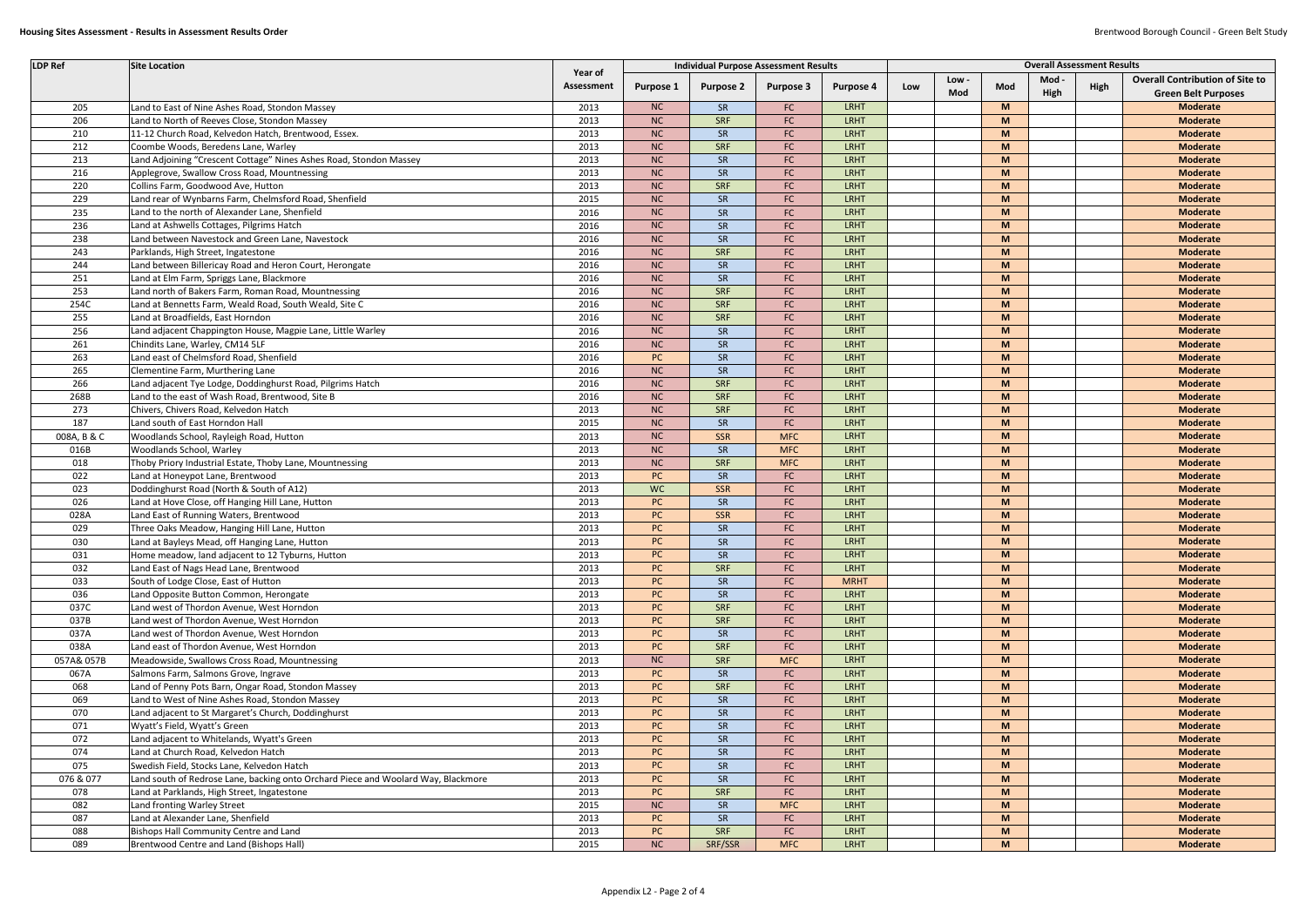| <b>LDP Ref</b> | <b>Site Location</b>                                                                |            |           |                  | <b>Individual Purpose Assessment Results</b> |                  | <b>Overall Assessment Results</b> |       |     |      |      |                                        |
|----------------|-------------------------------------------------------------------------------------|------------|-----------|------------------|----------------------------------------------|------------------|-----------------------------------|-------|-----|------|------|----------------------------------------|
|                |                                                                                     | Year of    |           |                  |                                              |                  |                                   | Low - |     | Mod  |      | <b>Overall Contribution of Site to</b> |
|                |                                                                                     | Assessment | Purpose 1 | <b>Purpose 2</b> | <b>Purpose 3</b>                             | <b>Purpose 4</b> | Low                               | Mod   | Mod | High | High | <b>Green Belt Purposes</b>             |
| 091            | Land at end of Greenshaw                                                            | 2015       | <b>PC</b> | SR               | FC                                           | <b>LRHT</b>      |                                   |       | M   |      |      | <b>Moderate</b>                        |
| 101A (Extend)  | M25 work site                                                                       | 2015       | NC        | <b>SRF</b>       | <b>MFC</b>                                   | LRHT             |                                   |       | M   |      |      | <b>Moderate</b>                        |
| 104            | Four Oaks & Land Adjoining Four Oaks, Clapgate, Chivers Road, Stondon Massey        | 2013       | NC        | <b>SRF</b>       | <b>MFC</b>                                   | <b>LRHT</b>      |                                   |       | M   |      |      | <b>Moderate</b>                        |
| 104            | Land at Stondon Massey Scrapyard                                                    | 2015       | NC        | SR               | <b>MFC</b>                                   | <b>LRHT</b>      |                                   |       | M   |      |      | <b>Moderate</b>                        |
| 126            | Land east of West Horndon, south of Station Road                                    | 2013       | <b>PC</b> | <b>SRF</b>       | ${\sf FC}$                                   | LRHT             |                                   |       | M   |      |      | <b>Moderate</b>                        |
| 141            | Brentwood Leisure Park at Warley Gap                                                | 2015       | NC        | SR               | <b>MFC</b>                                   | <b>LRHT</b>      |                                   |       | M   |      |      | <b>Moderate</b>                        |
| 143            | Site of Roseacre, Heronhurst and Sunnyview, Apple Tree Lane, Doddinghurst           | 2013       | <b>PC</b> | <b>SRF</b>       | FC                                           | <b>LRHT</b>      |                                   |       | M   |      |      | <b>Moderate</b>                        |
| 144            | Area east of A128 towards 'Timmerman's Garden Centre' and 'Dunton Hill Golf Course' | 2015       |           | SR               | <b>MFC</b>                                   | LRHT             |                                   |       | M   |      |      | <b>Moderate</b>                        |
|                |                                                                                     |            | NC        |                  |                                              |                  |                                   |       | M   |      |      |                                        |
| 147            | Land at Joy Fook restaurant, adjacent Bentley Golf Club, Ongar Road                 | 2015       | NC        | SR               | <b>MFC</b>                                   | <b>LRHT</b>      |                                   |       |     |      |      | <b>Moderate</b>                        |
| 148            | Land at Moat Farm, 48 Crow Green Road, Pilgrims Hatch                               | 2015       | <b>PC</b> | SR               | FC                                           | LRHT             |                                   |       | M   |      |      | <b>Moderate</b>                        |
| 150b           | Land East of A128, south of A127                                                    | 2015       | NC        | <b>SRF</b>       | <b>MFC</b>                                   | LRHT             |                                   |       | M   |      |      | <b>Moderate</b>                        |
| 168            | Land at Searchlight Farm, School Road, Kelvedon Hatch                               | 2015       | <b>PC</b> | SR               | ${\sf FC}$                                   | <b>LRHT</b>      |                                   |       | M   |      |      | <b>Moderate</b>                        |
| 174            | Land south of Hook End Road, Doddinghurst                                           | 2015       | <b>PC</b> | <b>SSR</b>       | ${\sf FC}$                                   | LRHT             |                                   |       | M   |      |      | <b>Moderate</b>                        |
| 179            | Land adjacent Wyburns Farm and Mount Pleasant Cottage, Chelmsford Road, Shenfield   | 2015       | NC        | SR               | <b>MFC</b>                                   | <b>LRHT</b>      |                                   |       | M   |      |      | <b>Moderate</b>                        |
| 183            | Former sewage pumping station at Ingrave Hall, Ingrave                              | 2015       | NC        | <b>SRF</b>       | <b>MFC</b>                                   | LRHT             |                                   |       | M   |      |      | <b>Moderate</b>                        |
| 185            | Brooklands, Rectory Chase, Doddinghurst                                             | 2013       | NC        | SSR              | <b>MFC</b>                                   | <b>LRHT</b>      |                                   |       | M   |      |      | <b>Moderate</b>                        |
| 188            | Land at Ashwells Lodge, Blackmore Road, Doddinghurst                                | 2015       | <b>PC</b> | <b>SRF</b>       | FC                                           | <b>LRHT</b>      |                                   |       | M   |      |      | <b>Moderate</b>                        |
| 189            | Former Catrina Nursery, Onger Road, Pilgrims Hatch                                  | 2015       | NC        | SR               | <b>MFC</b>                                   | LRHT             |                                   |       | M   |      |      | <b>Moderate</b>                        |
| 190            | Gardeners, Ongar Road, Kelvedon Hatch, CM15 0JX                                     | 2013       | NC        | <b>SRF</b>       | <b>MFC</b>                                   | LRHT             |                                   |       | M   |      |      | <b>Moderate</b>                        |
| 191            | Pettits, Frog Street, Kelvedon Hatch, Brentwood, CM15 OJL                           | 2013       | NC        | SR               | <b>MFC</b>                                   | <b>LRHT</b>      |                                   |       | M   |      |      | <b>Moderate</b>                        |
| 194            | Brizes Corner Field, Blackmore Road, Kelvedon Hatch                                 | 2013       | <b>PC</b> | SR               | ${\sf FC}$                                   | <b>LRHT</b>      |                                   |       | M   |      |      | <b>Moderate</b>                        |
| 208            | Land at the West of Ongar Road, Stondon Massey, Brentwood                           | 2013       | <b>PC</b> | SSR              | FC                                           | <b>LRHT</b>      |                                   |       | M   |      |      | <b>Moderate</b>                        |
| 209            | Land to South of Blackmore Road, Doddinghurst                                       | 2013       | <b>PC</b> | <b>SRF</b>       | ${\sf FC}$                                   | LRHT             |                                   |       | M   |      |      | <b>Moderate</b>                        |
| 217            | Eagle Field, Kelvedon Hatch                                                         | 2013       | <b>PC</b> | SR               | ${\sf FC}$                                   | LRHT             |                                   |       | M   |      |      | <b>Moderate</b>                        |
| 219            | Land to the East of Hutton Village, Hutton, Shenfield                               | 2013       | <b>PC</b> | <b>SRF</b>       | FC                                           | <b>MRHT</b>      |                                   |       | M   |      |      | <b>Moderate</b>                        |
| 221            | Crown Corner Country Store, Ongar Road, Kelvedon Hatch                              | 2013       | <b>NC</b> | SR               | <b>MFC</b>                                   | LRHT             |                                   |       | M   |      |      | <b>Moderate</b>                        |
| 224            | Hermes, Brook Lane, Doddinghurst                                                    | 2013       | NC        | SSR              | LCF                                          | LRHT             |                                   |       | M   |      |      | <b>Moderate</b>                        |
| 197            | Land to rear of 31-40 Nags Head Lane, Brentwood                                     | 2013       | NC        | <b>SRF</b>       | <b>MFC</b>                                   | LRHT             |                                   |       | M   |      |      | <b>Moderate</b>                        |
| 237            | Chainbridge Farm, Mountnessing                                                      | 2016       | NC        | <b>SRF</b>       | <b>MFC</b>                                   | LRHT             |                                   |       | M   |      |      | <b>Moderate</b>                        |
| 240            | Land north of White House, Ongar Road, Kelvedon Hatch                               | 2016       | <b>PC</b> | SR               | <b>MFC</b>                                   | LRHT             |                                   |       | M   |      |      | <b>Moderate</b>                        |
| 246            | Wrightsbridge Farm, Weald Road, South Weald                                         | 2016       | NC        | SR               | <b>MFC</b>                                   | LRHT             |                                   |       | M   |      |      | <b>Moderate</b>                        |
| 247            | Land north of Rayleigh Road, Adjacent North Drive, Hutton                           | 2016       | PC/NC     | SR               | <b>MFC</b>                                   | LRHT             |                                   |       | M   |      |      | <b>Moderate</b>                        |
| 248            | Wyevale Garden Centre, Ongar Road                                                   | 2016       | NC        | <b>SRF</b>       | <b>MFC</b>                                   | LRHT             |                                   |       | M   |      |      | <b>Moderate</b>                        |
| 249            | Land adjoining Lodge Cottages, Ingatestone Road, Blackmore                          | 2016       | <b>PC</b> | SR               | FC                                           | <b>MRHT</b>      |                                   |       | M   |      |      | <b>Moderate</b>                        |
| 250            | Post Field, Redrose Lane, Blackmore                                                 | 2016       | PC        | SR               | FC                                           | <b>LRHT</b>      |                                   |       | M   |      |      | <b>Moderate</b>                        |
| 252            | Land adjacent to Meadvale, Chelmsford Road, Blackmore                               | 2016       | NC        | SR               | <b>MFC</b>                                   | <b>LRHT</b>      |                                   |       | M   |      |      | <b>Moderate</b>                        |
| 260            | Leverton Hall, Dark Lane, Brentwood                                                 | 2016       | NC        | <b>SRF</b>       | <b>MFC</b>                                   | LRHT             |                                   |       | M   |      |      | <b>Moderate</b>                        |
| 268A           | Land to the east of Wash Road, Brentwood, Site A                                    | 2016       | PC        | <b>SRF</b>       | FC                                           | LRHT             |                                   |       | M   |      |      | <b>Moderate</b>                        |
| 106            | Former A12 work site Mountnessing                                                   | 2015       | PC        | <b>SSR</b>       | <b>MFC</b>                                   | LRHT             |                                   |       | M   |      |      | Moderate                               |
| 027            | Adjacent to Carmel, Mascalls Lane, Warley                                           | 2013       | <b>WC</b> | SR               | ${\sf FC}$                                   | <b>LRHT</b>      |                                   | $L-M$ |     |      |      | Low - Moderate                         |
| 058A           | Hall Lane Farm, Little Warley                                                       | 2013       | NC        | <b>SRF</b>       | LCF                                          | LRHT             |                                   | $L-M$ |     |      |      | Low - Moderate                         |
| 079A           | Land adjacent to Ingatestone by-pass                                                | 2013       | <b>WC</b> | SR               | ${\sf FC}$                                   | LRHT             |                                   | $L-M$ |     |      |      | Low - Moderate                         |
| 080            | Land adjoining 'The Surgery' Outings Lane, Doddinghurst                             | 2015       | <b>WC</b> | SR               | ${\sf FC}$                                   | LRHT             |                                   | $L-M$ |     |      |      | Low - Moderate                         |
| 095B           | <b>Water Meadows Mountnessing Site 2</b>                                            | 2015       | <b>WC</b> | <b>SRF</b>       | FC                                           | LRHT             |                                   | $L-M$ |     |      |      | Low - Moderate                         |
| 101A           | M25 works site, A127/M25 J29 (Land at Codham Hall Farm)                             | 2013       | NC        | <b>SRF</b>       | LCF                                          | <b>LRHT</b>      |                                   | $L-M$ |     |      |      | Low - Moderate                         |
| 101B (West)    | Land at Codham Hall                                                                 | 2015       | NC        | SR               | LCF                                          | LRHT             |                                   | $L-M$ |     |      |      | Low - Moderate                         |
| 101B (East)    | Land at Codham Hall                                                                 | 2015       | NC        | SR               | LCF                                          | LRHT             |                                   | $L-M$ |     |      |      | Low - Moderate                         |
| 103            | The Old Barn Woodside North Drive                                                   | 2015       | NC        | SR               | LCF                                          | LRHT             |                                   | $L-M$ |     |      |      | Low - Moderate                         |
| 108            | The Old Pump Works                                                                  | 2015       | NC        | SR               | LCF                                          | LRHT             |                                   | $L-M$ |     |      |      | Low - Moderate                         |
| 109            | East Horndon Hall Business Park, West Hordon                                        | 2013       | NC        | SR               | LCF                                          | LRHT             |                                   | $L-M$ |     |      |      | Low - Moderate                         |
|                |                                                                                     |            |           | SR               | LCF                                          | LRHT             |                                   | $L-M$ |     |      |      | Low - Moderate                         |
| 111            | Upminster Trading Park, Warley Street, Brentwood Essex                              | 2015       | NC        |                  |                                              |                  |                                   |       |     |      |      |                                        |
| 112B           | Childerditch Industrial Estate                                                      | 2015       | NC        | SR               | LCF                                          | LRHT             |                                   | $L-M$ |     |      |      | Low - Moderate                         |
| 112C           | Childerditch Industrial Estate                                                      | 2015       | NC        | SR               | LCF                                          | LRHT             |                                   | $L-M$ |     |      |      | Low - Moderate                         |
| 112D           | Childerditch Industrial Estate                                                      | 2015       | NC        | SR               | LCF                                          | LRHT             |                                   | $L-M$ |     |      |      | Low - Moderate                         |
| 140            | Land at Birley Grange, Hall Lane, Shenfield                                         | 2015       | NC        | <b>SRF</b>       | LCF                                          | LRHT             |                                   | $L-M$ |     |      |      | Low - Moderate                         |
| 157            | 4 Nags Head Lane, Brentwood                                                         | 2013       | NC        | SR               | LCF                                          | LRHT             |                                   | $L-M$ |     |      |      | Low - Moderate                         |
| 171            | Former EHS Metal Scrapyard, Coxtie Green Road                                       | 2015       | NC        | SR               | LCF                                          | LRHT             |                                   | $L-M$ |     |      |      | Low - Moderate                         |